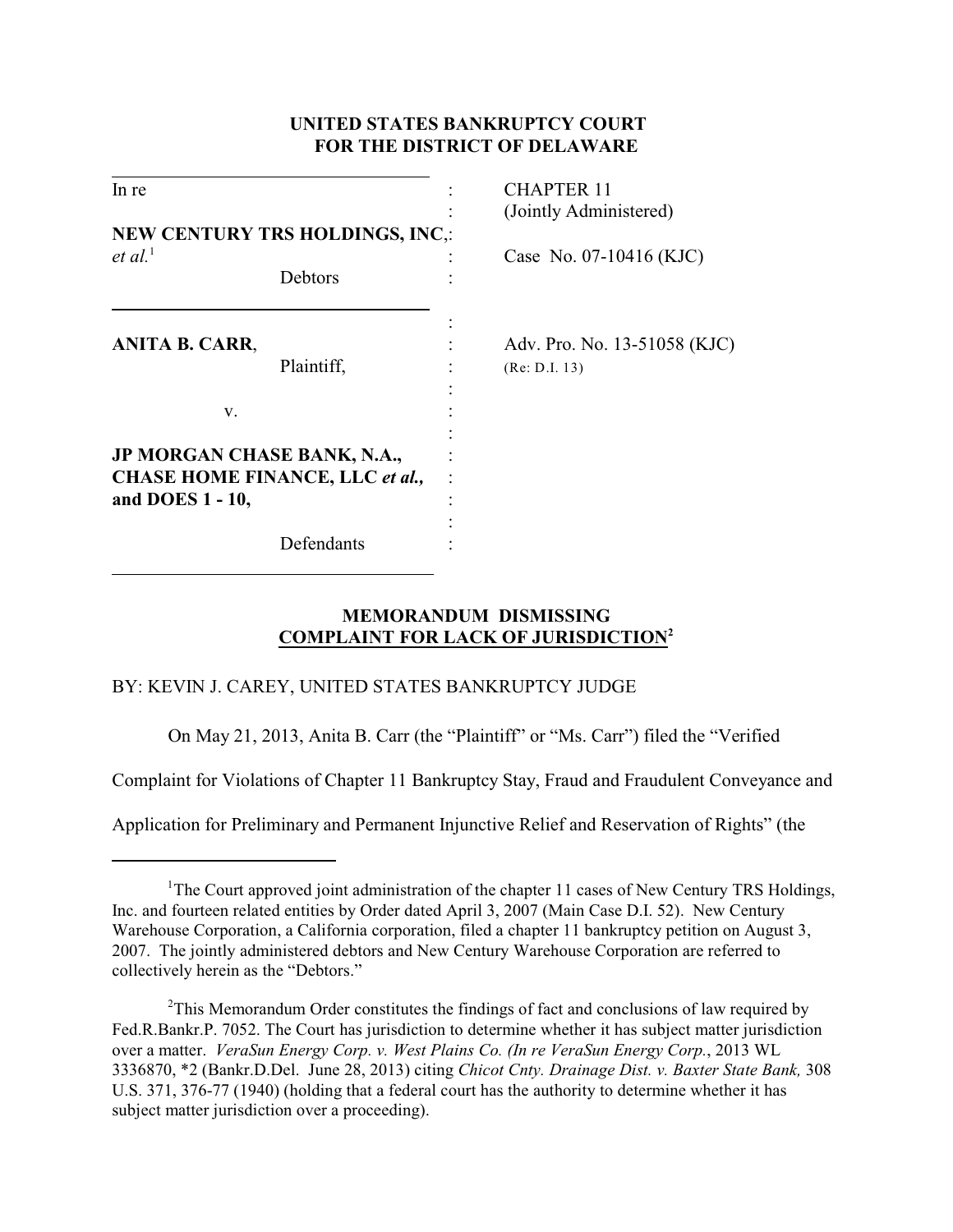"Complaint") commencing this adversary proceeding against Defendants JP Morgan Chase Bank, N.A. ("JPM"), Chase Home Finance, LLC ("CHF") and "any known or unknown dba used by said Defendants and DOES 1-10" (jointly, the "Defendants"). In her Complaint, Ms. Carr asks for judgment against the Defendants in the amount of \$2,346,000.00, and seeks to enjoin the Defendants from taking any action to sell, convey or attempt to sell or convey certain real property located in Dublin, California, or from taking any action to evict Ms. Carr from that real property.

On July 3, 2013, JPM and CHF filed a motion to dismiss the Complaint (Adv. D.I. 13), along with a Memorandum of Law in support thereof (Adv. D.I. 14), asserting that this Court lacks subject matter jurisdiction over the Complaint and that the Complaint fails to state a claim upon which relief can be granted (the "Motion to Dismiss"). Ms. Carr filed the "Plaintiff's Opposition and Objection to the Defendants' Motion to Dismiss Verified Complaint and the Defendants' Request for Judicial Notice" on July 22, 2013 (Adv. D.I. 22). JPM and CHF filed a reply on August 1, 2013 (Adv. D.I. 25). For the reasons set forth below, the Motion to Dismiss will be granted.

#### **Bankruptcy Background**

On April 2, 2007, the Debtors filed voluntary petitions for relief under chapter 11 of the Bankruptcy Code. On November 20, 2009, the Court entered an Order confirming the Modified Second Amended Joint Chapter 11 Plan of Liquidation (the "Modified Plan") (Main Case D.I. 9905). $3$  The Modified Plan adopted, ratified and confirmed the New Century Liquidating Trust

<sup>&</sup>lt;sup>3</sup>On July 15, 2008, this Court entered an Order Confirming the Second Amended Joint Chapter 11 Plan of Liquidation of the Debtors and the Official Committee of Unsecured Creditors Dated as of April 23, 2008 (the "Confirmation Order") (Main Case D.I. 8596), which became effective on August 1,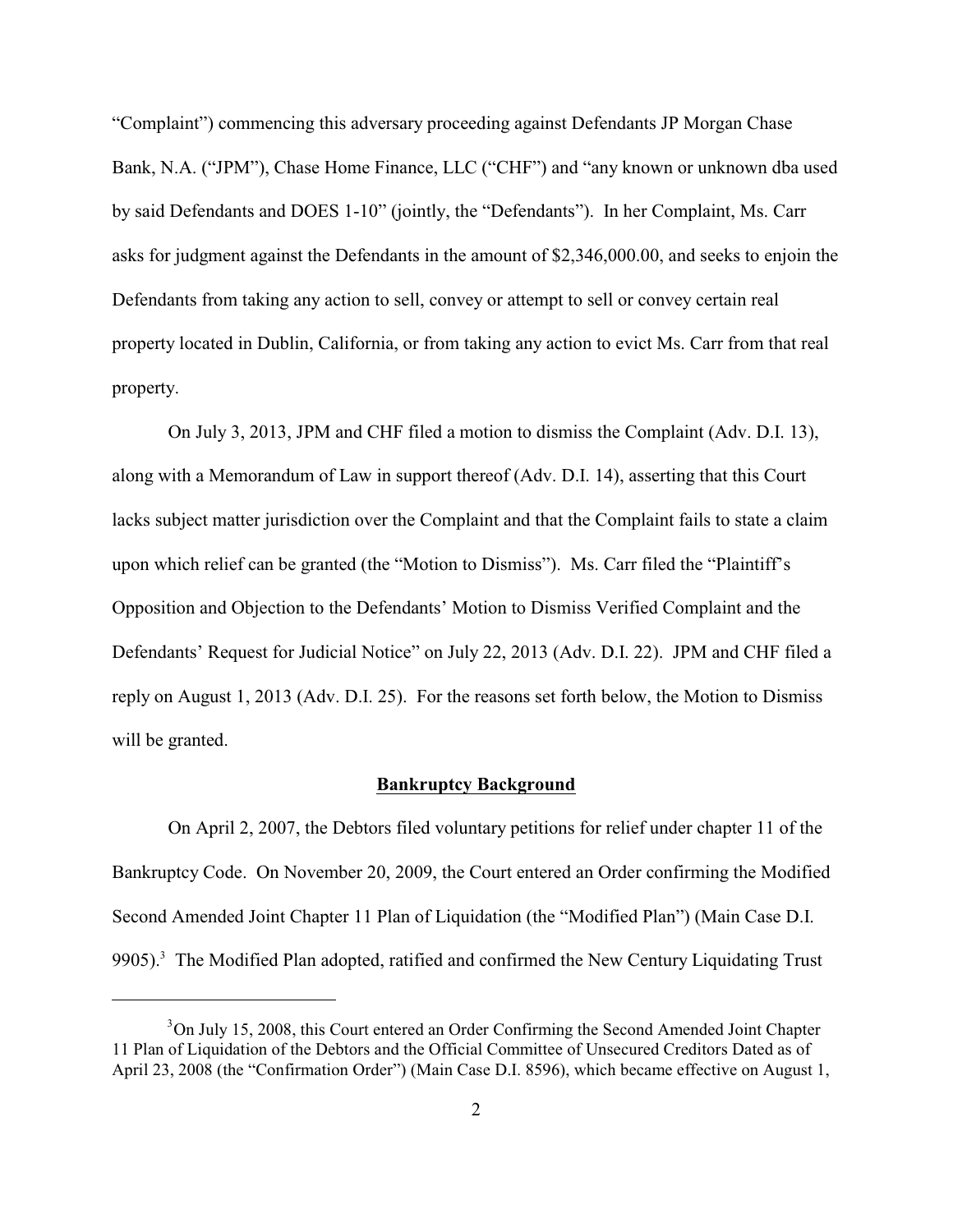Agreement, dated as of August 1, 2008, which created the New Century Liquidating Trust (the "Trust") and appointed Alan M. Jacobs as Liquidating Trustee of New Century Liquidating Trust and Plan Administrator of New Century Warehouse Corporation (the "Liquidating Trustee").

The Order confirming the Modified Plan provided that the Liquidating Trustee was deemed the representative of the Debtors' estates and that the Liquidating Trustee "shall have all powers, authority, and responsibilities specified in the Modified Plan and the Liquidating Trust Agreement, including, without limitation, the powers of a trustee under sections 704, 108 and 1106 of the Bankruptcy Code and Rule 2004 of the Bankruptcy Rules (including without limitation, commencing, prosecuting or settling Causes of Action, enforcing contracts, and asserting claims, defenses, offsets and privileges) . . . ." (Main Case D.I. 9957, ¶23). The Liquidating Trustee has made three distributions to creditors. (*See* Main Case D.I. 11271 at 3).

### **Standard for Consideration of a Challenge to Jurisdiction**

JPM and CHF move to dismiss the Complaint for lack of subject matter jurisdiction pursuant to Fed. R. Civ. P 12(b)(1), made applicable to this proceeding pursuant to Fed.R.Bankr.P. 7012.<sup>4</sup> Because jurisdiction is a threshold issue, I will examine this issue first.

<sup>2008.</sup> An appeal was taken and, on July 16, 2009, the United States District Court for the District of Delaware issued a Memorandum Opinion reversing the Confirmation Order. On July 27, 2009, the Bankruptcy Court entered the Order Granting Motion of the Trustee for an Order Preserving the Status Quo Including Maintenance of Alan M. Jacobs as Liquidating Trustee, Plan Administrator and Sole Officer and Director of the Debtors, Pending Entry of a Final Order Consistent with the District Court's Memorandum Opinion (the "Status Quo Order") (Main Case D.I. 9750). On September 30, 2009, the New Century Liquidating Trust filed the Modified Plan.

<sup>&</sup>lt;sup>4</sup>In addition to a motion by a party pursuant to Fed. R. Civ. P.  $12(b)(1)$ , a court may also dismiss an action at any time *sua sponte* under Fed.R.Civ.P. 12(h)(3), made applicable hereto by Fed.R.Bankr.P. 7012, if it determines that it lacks subject matter jurisdiction.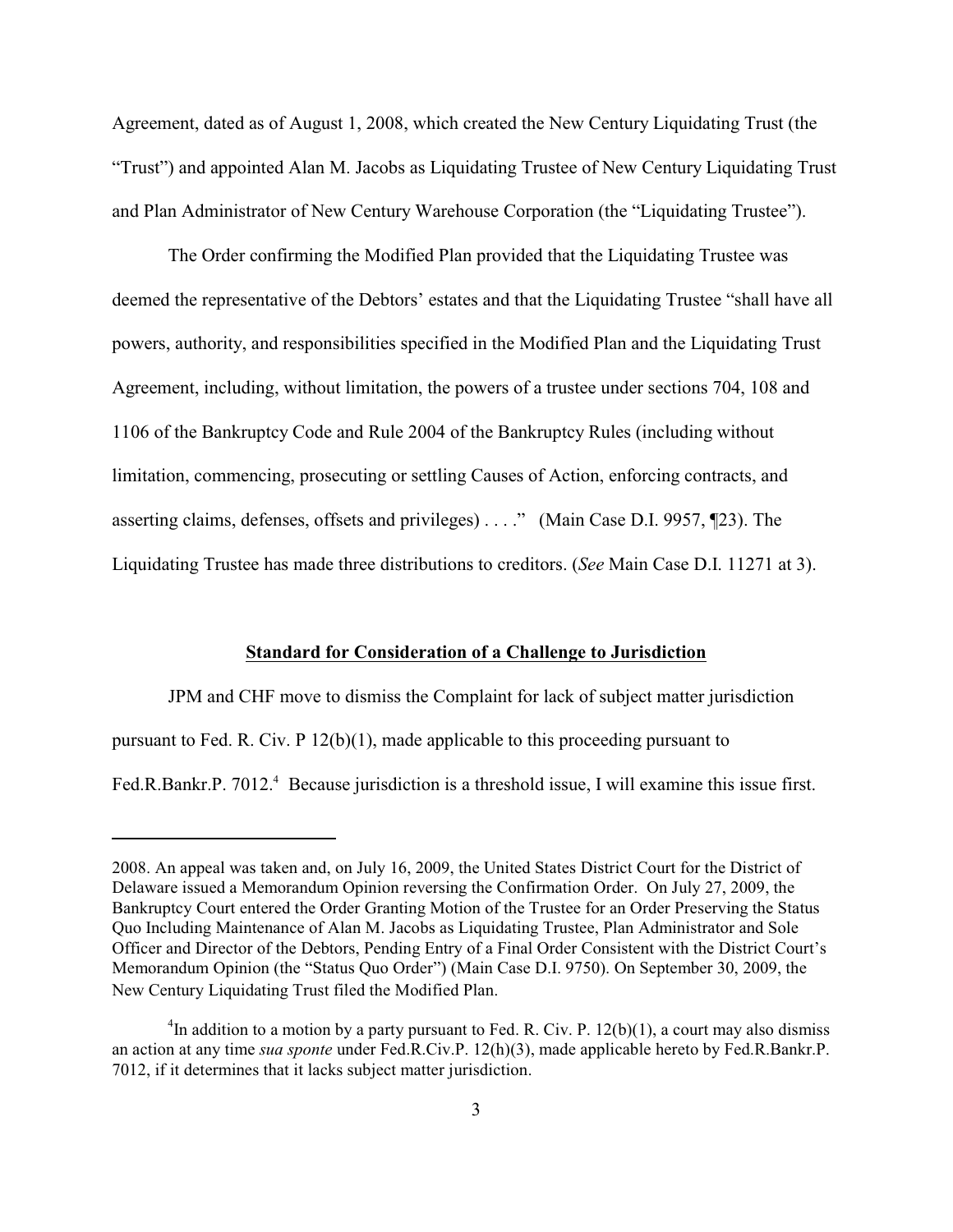The Third Circuit Court of Appeals has explained that:

A Rule 12(b)(1) motion may be treated as either a facial or factual challenge to the court's subject matter jurisdiction. In reviewing a facial attack, the court must only consider the allegations of the complaint and documents referenced therein and attached thereto, in the light most favorable to the plaintiff. In reviewing a factual attack, the court may consider evidence outside the pleadings.

*Gould Elec. Inc. v. United States*, 220 F.3d 169, 176 (3d Cir. 2000) (citations omitted) *holding modified on other grounds by Simon v. United States*, 341 F.3d 193, 204 (3d Cir. 2003).

The Motion to Dismiss appears to assert a factual challenge to jurisdiction because JPM and CHF ask this Court to take judicial notice of various state court filings in considering the jurisdictional challenge. In her opposition to the Motion to Dismiss, Ms. Carr objects to the request for judicial notice, arguing that while the Court may take judicial notice that documents were filed in state court, it may not take judicial notice of the contents of or averments within those documents. Ms. Carr's response raises her repeated challenge to the authenticity or effectiveness of various state court filings and the state court foreclosure action that followed. The disputes over the state court issues, however, need not be resolved to determine the jurisdictional issues surrounding this adversary proceeding. Rather than consider the additional documents offered by JPM and CHF, I will treat the Motion to Dismiss as a facial challenge to this Court's jurisdiction by reviewing the allegations in the Complaint in the light most favorable to the Plaintiff.

### **Plaintiff's Factual Allegations and Claims**

Ms. Carr's Complaint is rather confusing and sets forth very few factual allegations amid a number of claims and legal conclusions. This Court must construe liberally a *pro se* litigant's pleadings. *Higgs v. Atty. Gen. of the U. S.,* 655 F.3d 333, 339 (3d Cir. 2011) citing *Estelle v.*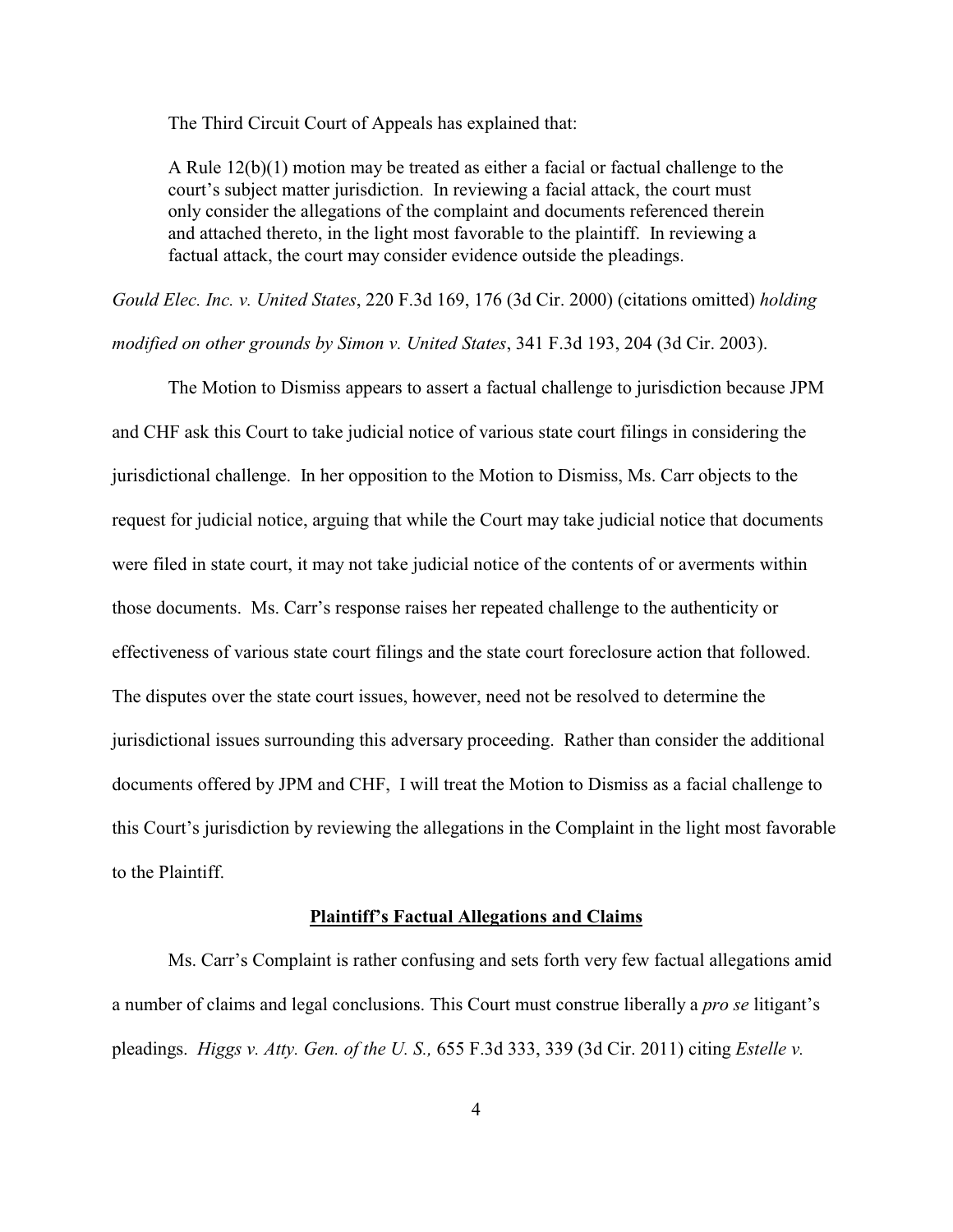*Gamble,* 429 U.S. 97, 106, 97 S.Ct. 285, 50 L.Ed.2d 251 (1976) and *Haines v. Kerner*, 404 U.S. 519, 520-21, 92 S.Ct. 594, 30 L.Ed.2d 652 (1972). The factual allegations that can be gleaned from a liberal construction of the Complaint are as follows:

- JPM and CHF became creditors of the Debtors in 2007;
- $\bullet$  The Debtors filed bankruptcy petitions on April 2, 2007;
- Ms. Carr was a borrower of debtor Home123 Corporation ("Home123") and was not provided with notice of the Debtors' bankruptcy filing;<sup>5</sup>
- The Debtors had possession of the Carr Loan on the date of the bankruptcy filing;
- After the bankruptcy filing, the Carr Loan was transferred to the Defendants;<sup>6</sup> and
- The Defendants fabricated and falsified documents, which they filed at the Alameda County Recorder's Office.

The Complaint does not set forth separate claims, but based upon the alleged facts and

asserted legal conclusions, the Court interprets the Complaint as setting forth the following

 ${}^{5}$ The loan from Home123 to Ms. Carr is not identified in the Complaint. However, filings in an adversary proceeding filed by Ms. Carr against the Debtors on October 5, 2009 (Adv. No. 09-52251) (the "First Adversary Proceeding") indicate (without dispute) that the loan transaction involved a promissory note signed by Ms. Carr in favor of Home123, which was secured by a deed of trust against Ms. Carr's real property located in Dublin, California (the "Carr Loan"). *See Carr v. New Century TRS Holdings, Inc. (In re New Century TRS Holdings, Inc.),* No. 09-52251, 2011 WL 1792544, \*1 n.3 (Bankr.D.Del. May 10, 2011). Copies of an Adjustable Rate Balloon Note and a Deed of Trust, both dated January 25, 2006, from Anita Carr to Home123 were attached to the Memorandum of Law in Support of the Motion to Dismiss, but Ms. Carr disputes the "validity and veracity" of those exhibits. (Carr's Opp., Adv. D.I. 22, at 11).

 ${}^6$ The Liquidating Trustee filed a Statement of the New Century Liquidating Trust Regarding Verified Complaint of Anita B. Carr (Adv. D.I. 8) (the "Trustee's Statement") in which the Liquidating Trustee asserts that the Carr Loan was sold to JP Morgan Mortgage Acquisition Corp on May 1, 2006, and servicing of the Carr Loan was released to CHF on the same date. JPM and CHF rely upon this and argue that the Debtors transferred the Carr Loan pre-petition.

Because I am considering this as a facial challenge to jurisdiction, I am considering the allegations in the Complaint in the light most favorable to the Plaintiff; so, for this purpose only, I will assume - - without deciding - - that the Debtors' transfer of the Carr Loan occurred post-petition.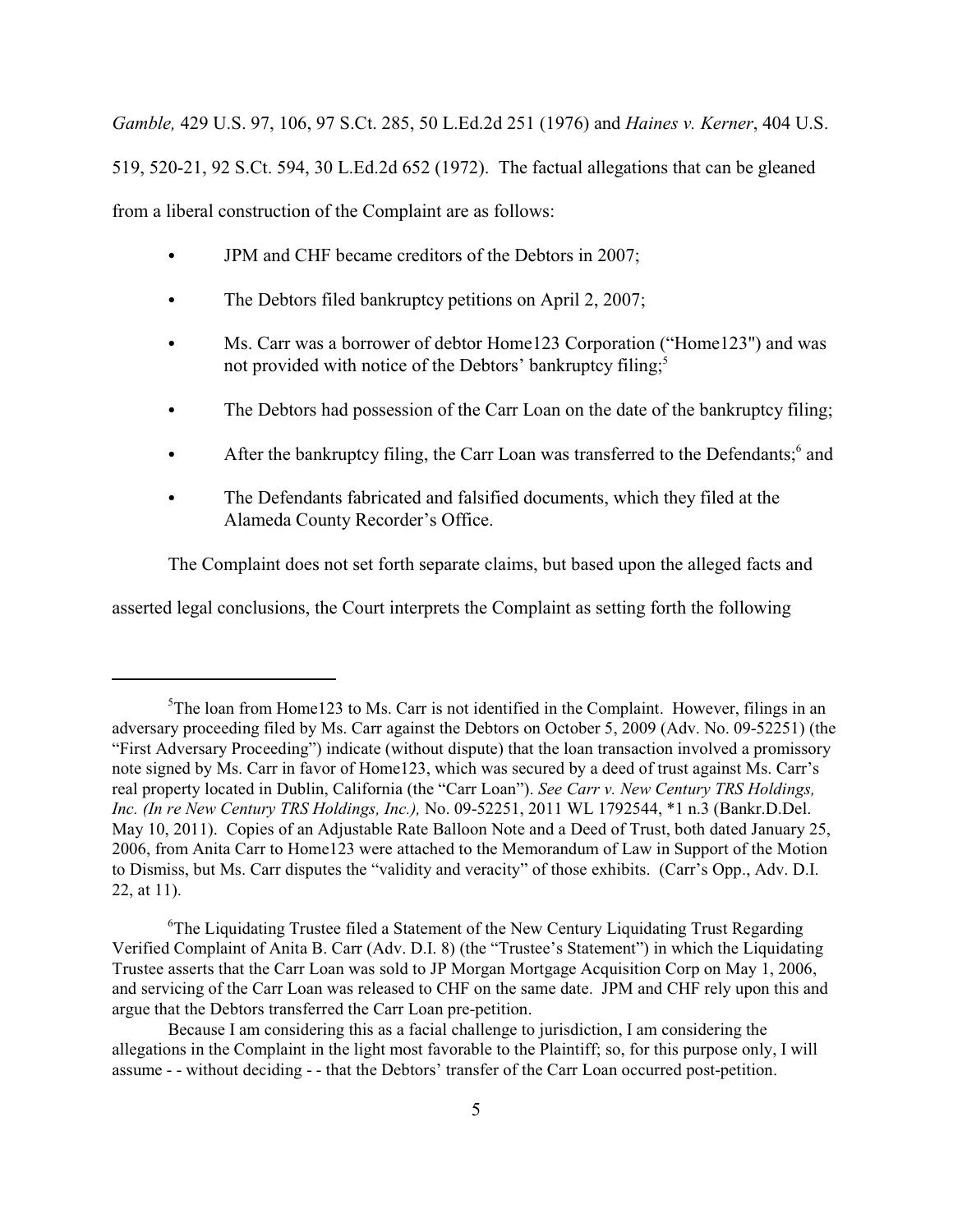claims against the Defendants:

- Violation of the automatic stay of 11 U.S.C. §362 based upon the transfer of the Carr Loan out of the bankruptcy estate (the "Stay Violation Claim");
- Violation of Bankruptcy Code §101(31), §101(54), §547 and §548 based upon the transfer of the Carr Loan and "Plaintiff's property" (the "Avoidance Claim");<sup>7</sup>
- Fraud, bad faith and abuse of the judicial process based upon the filing of documents with the Alameda County Recorder's Office (the "Fraud Claim"); and
- Violation of the California Homeowner Bill of Rights (Calif. Assem. Bill No. 278, Sen. Bill No. 900 (2011-2012 Reg. Sess.)) (the "California Claim").

Based on these claims, Ms. Carr seeks damages of \$2,346,000.00 and a preliminary and

permanent injunction enjoining all Defendants from selling or conveying her Property or from

evicting Ms. Carr from the Property.

### **Discussion**

# (1) Ms. Carr does not have standing to assert the Stay Violation Claim or the Avoidance  $Claim.<sup>8</sup>$

Upon review of the factual allegations and claims in the Complaint, the first issue that

arises is whether Ms. Carr has standing to pursue the claims. To appear and be heard in a

bankruptcy case, a party must establish standing under either (i) Article III of the United States

Constitution (which is required for all litigants in all federal cases), or (ii) Bankruptcy Code

§1109. *In re Global Indus. Tech., Inc.*, 645 F.3d 201, 210-11 (3d Cir. 2011). The Third Circuit <sup>9</sup>

 $^{9}$ Bankruptcy Code §1109(b) provides:

A party in interest, including the debtor, the trustee, a creditors' committee, an equity

<sup>&</sup>lt;sup>7</sup>The Complaint identifies the "Plaintiff's property" or "Carr's property" as her real property located in Dublin, California (the "Property").

<sup>&</sup>lt;sup>8"</sup>Ouestions of standing, if they exist, must be considered *sua sponte*, as they are akin to subject matter jurisdiction." *In re Gronczewski*, 444 B.R. 526, 532 n. 4 (Bankr.E.D.Pa. 2011) quoting *In re Total Containment, Inc.*, 2008 WL 682455, \*9 n. 11 (Bankr.E.D.Pa. Mar. 5, 2008).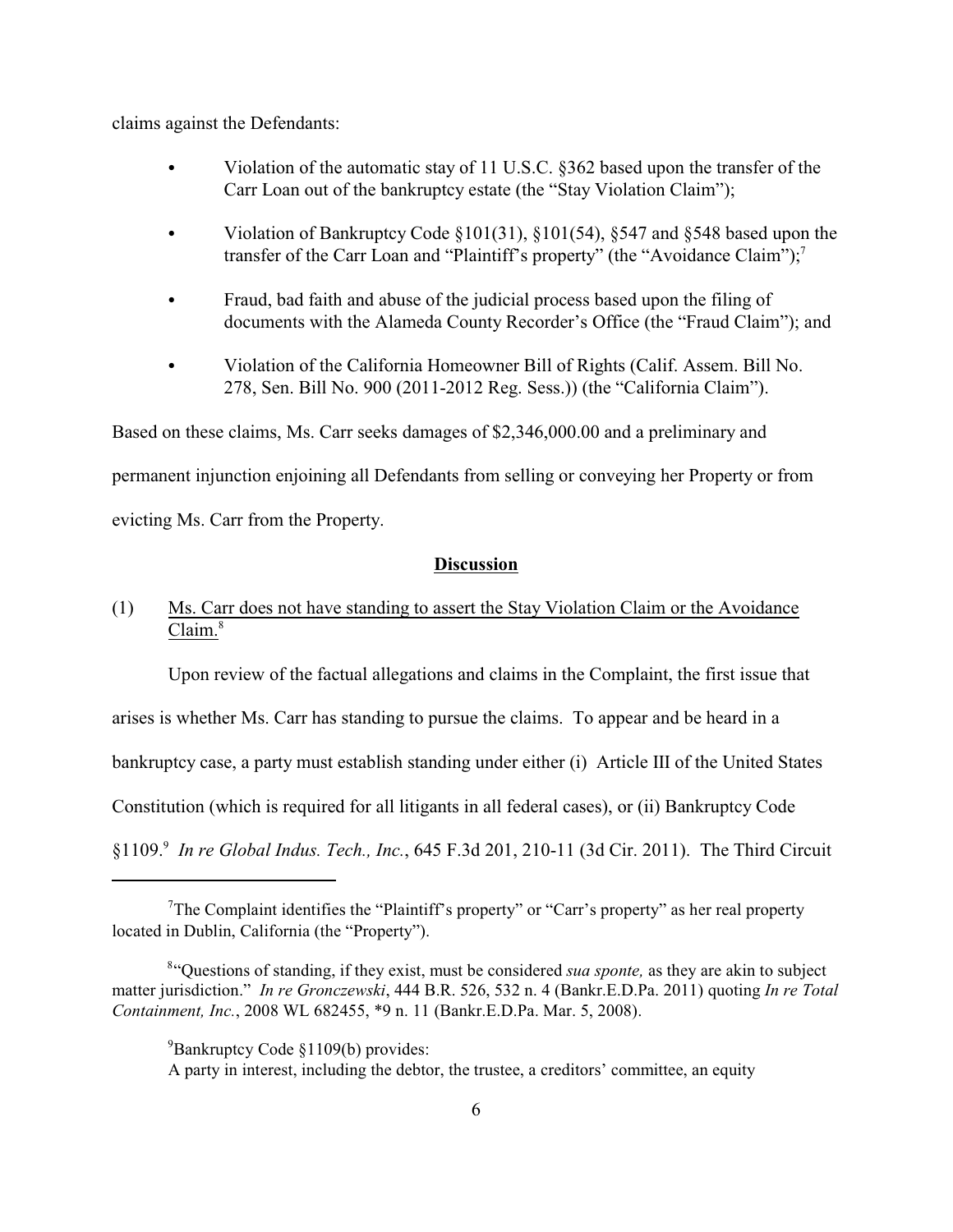decided that the boundaries for both Article III standing and standing under the Bankruptcy Code are coextensive. *Id.* at 211.

"A party seeking constitutional standing must demonstrate an 'injury in fact' that is 'concrete', 'distinct and palpable', and 'actual or imminent.'" *Id.* at 210 citing *Whitmore v. Arkansas,* 495 U.S. 149, 155, 110 S.Ct. 1717, 109 L.Ed.2d 135 (1990). The Third Circuit further decided:

The party must establish that the injury fairly can be traced to the challenged action and is likely to be redressed by a favorable decision. We have noted that the contours of the injury-in-fact requirement, while not precisely defined, are very generous. The standard is met as long as the party alleges a specific, identifiable trifle of injury or a personal stake in the outcome of the litigation.

*Id.* at 210 (internal quotations and citations omitted). Similarly, Bankruptcy Code §1109 grants

standing to a "party in interest," which has been described as "anyone who has a legally protected

interest that could be affected by a bankruptcy proceeding." *Matter of James Wilson Associates,*

965 F.2d 160, 169 (7<sup>th</sup> Cir. 1992).<sup>10</sup>

. . . .

. . . .

Ms. Carr claims that the transfer of the Note and Deed of Trust to the Defendants violated

the automatic stay of 11 U.S.C.  $§362$ <sup>11</sup> The purpose of the automatic stay is to protect the

- $1111$  U.S.C. §362 provides in pertinent part:
- (a) Except as provided in subsection (b) of this section, a petition . . . operates as a stay, applicable to all entities, of - -
	- (3) any act to obtain possession of property of the estate or property from the estate or to exercise control over property of the estate;

security holders' committee, a creditor, an equity security holder, or any indenture

trustee, may raise and may appear and be heard on any issue in a case under this chapter. 11 U.S.C. §1109(b).

<sup>&</sup>lt;sup>10</sup>In *Global Indus.*, the Third Circuit adopted the Seventh Circuit's "party in interest" test as set forth in *James Wilson. Global Indus.*, 645 F.3d at 210-11.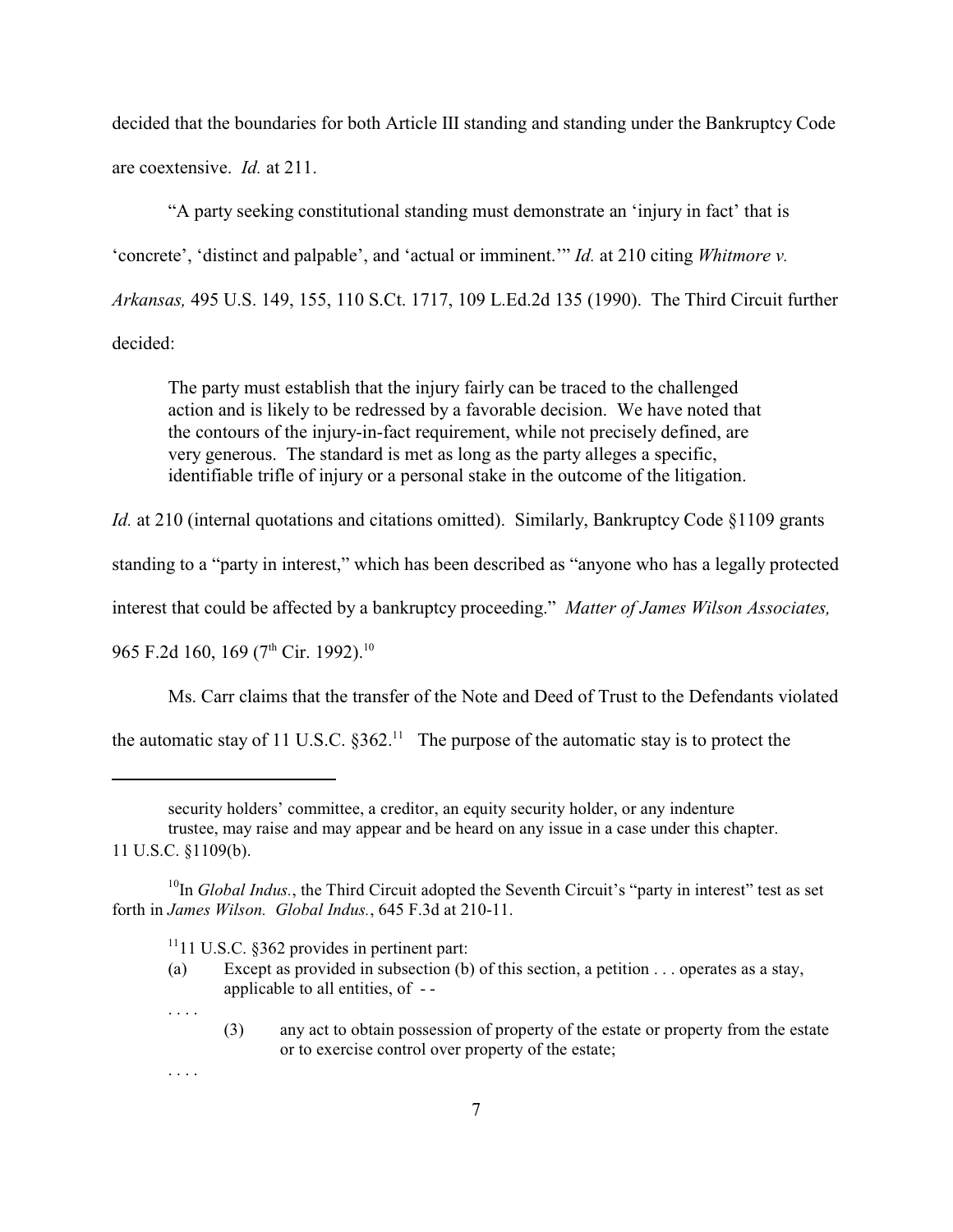debtor and its creditors. *Radogna v. Williams Twp. (In re Radogna),* 331 F. App'x 962, 965 (3d Cir. 2009) quoting *Matter of New Era, Inc.*, 135 F.3d 1206, 1210 (7<sup>th</sup> Cir. 1998). Moreover:

The automatic stay is one of the fundamental debtor protections provided by the bankruptcy law. It gives the debtor a breathing spell from his creditors. It stops all collection efforts, all harassment, and all foreclosure actions. It permits the debtor to attempt a repayment or reorganization plan or simply to be relieved of the financial pressures that drove him into bankruptcy.

The automatic stay also provides creditor protection. Without it, certain creditors would be able to pursue their own remedies against the debtor's property. Those who acted first would obtain payment of the claims in preference to and to the detriment of other creditors. . . .

*Assoc. of St. Croix Condominium Owners v. St. Croix Hotel Corp.,* 682 F.2d 446, 448 (3d Cir.

1982) quoting H.R.Rep.No. 95-595, 95<sup>th</sup> Cong. 1<sup>st</sup> Sess. 340 (1977), reprinted in U.S. Cong. &

Admin. News 1978, p. 5787. At the time she filed this adversary proceeding, Ms. Carr was

neither a debtor nor a creditor of the Debtors and, therefore, she lacks the authority to enforce the

automatic stay either on behalf of the Debtors or herself.<sup>12</sup> Radogna, 331 F. App'x at 965. See

<sup>(</sup>h) [A]n individual injured by any willful violation of a stay provided by this section shall recover actual damages, including costs and attorneys' fees, and, in appropriate circumstances, may recover punitive damages.

 $12$ Any alleged interest of Ms. Carr as a creditor of the Debtors was resolved by a settlement agreement between the Liquidating Trustee and Ms. Carr, which included a release of her claims against the Debtors and the Liquidating Trust. On August 29, 2009, Ms. Carr filed an unliquidated, unsecured claim against the Debtors and, on October 5, 2009, Ms. Carr filed the First Adversary Proceeding. On or about October 5, 2010, Ms. Carr and the Liquidating Trustee entered into a settlement agreement pursuant to which Ms. Carr was paid a settlement sum of \$60,000 in "full and final satisfaction" of the causes of action in the First Adversary Proceeding and any other claims Ms. Carr held against the Debtors and the New Century Liquidating Trust. After the First Adversary Proceeding was dismissed voluntarily, Ms. Carr moved to stay the dismissal, alleging that she had obtained new evidence regarding her claims and that she had been fraudulently induced by the Liquidating Trustee to enter into the settlement. I denied the motion to stay dismissal of the First Adversary Proceeding, concluding that there was no evidence of fraudulent inducement and that Ms. Carr's renewed claims were released in the settlement agreement. *Carr v. New Century TRS Holdings, Inc. (In re New Century TRS Holdings, Inc.),* No. 09-52251, 2011 WL 1792544 (Bankr.D.Del. May 10, 2011) (the "May 2011 Decision"). I denied Ms. Carr's motion for reconsideration and second motion for reconsideration of the May 2011 Decision.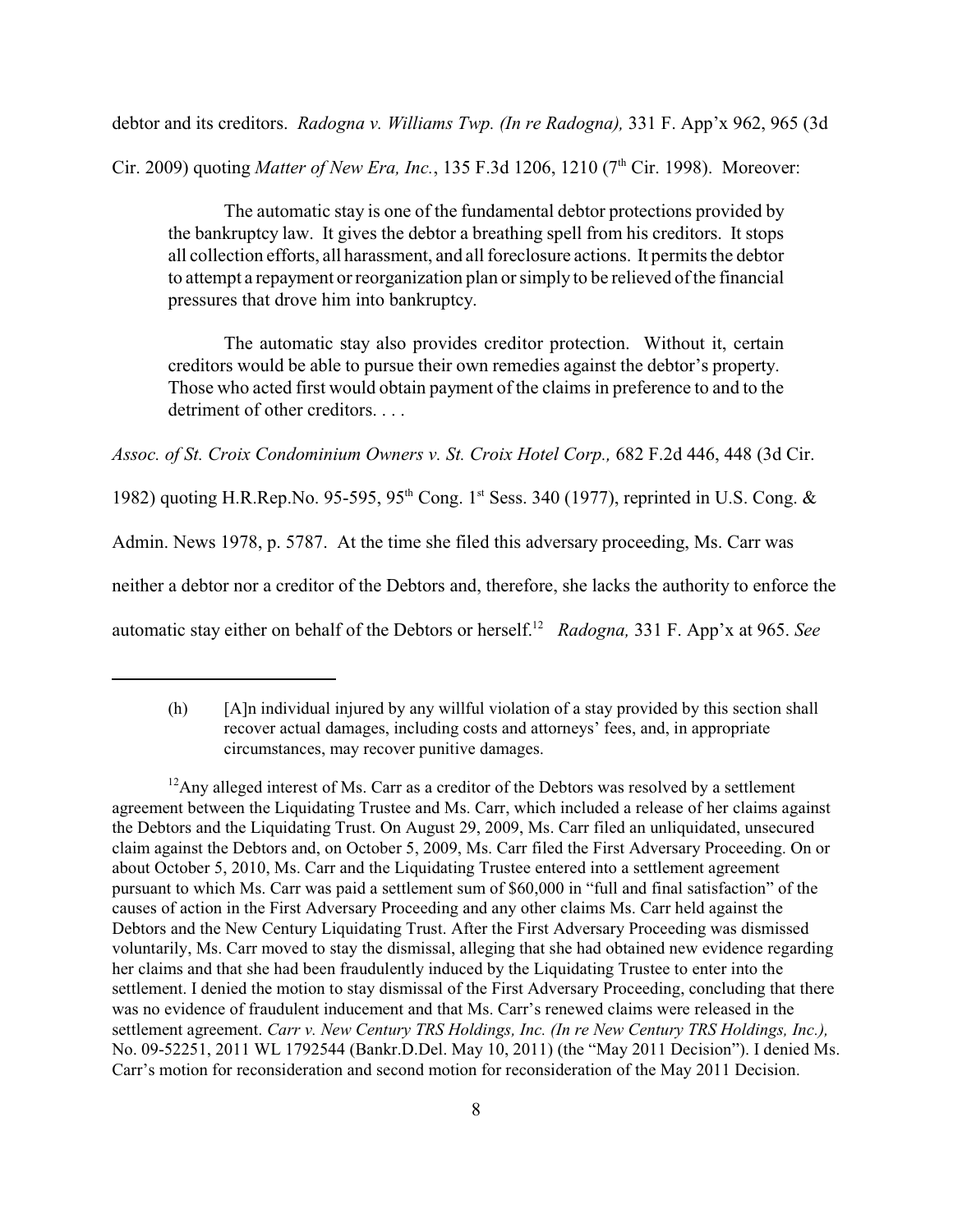*also Yanik v. Countrywide Home Loans, Inc.,* 2011 WL 223739 (C.D. Ca. Jan. 21, 2011) ("the Ninth Circuit has limited standing to assert claims for violation of a stay to individuals Congress designated as beneficiaries of the stay."). Ms. Carr does not have standing to pursue the Stay Violation Claim.

Ms. Carr's Avoidance Claim asserts that the Defendants violated Bankruptcy Code §101(31), §101(54), §547 and §548. Bankruptcy Code sections 101(31) and 101(54) define the terms "insider" and "transfer" and do not provide a basis for relief. Ms. Carr's Complaint alleges that the Carr Loan was transferred post-petition and, therefore, the factual allegations do not support claims against the Defendants based upon Bankruptcy Code §547 or §548, since those sections authorize a trustee to seek to avoid certain *pre-petition* transfers only. Further, even assuming that the Carr Loan was transferred pre-petition, the time for pursuing such actions has passed. 11 U.S.C.  $\S$ 546(a).<sup>13</sup> Further, Ms. Carr is not a trustee and has no standing to pursue

 $(1)$  the later of --

- (B) 1 year after the appointment or election of the first trustee under section 702, 1104, 1163, 1202, or 1302 ofthis title if such appointment or such election occurs before the expiration of the period specified in subparagraph (A); or
- (2) the time the case is closed or dismissed.

*Carr v. New Century TRS Holdings, Inc. (In re New Century TRS Holdings, Inc.),* 2011 WL 6097910 (Bankr.D.Del. Dec. 7, 2011) and *Carr v. New Century TRS Holdings, Inc. (In re New Century TRS Holdings, Inc.),* 2012 WL 38974 (Bankr. D.Del. Jan. 9, 2012). Thereafter, Ms. Carr filed an appeal and the May 2011 Decision was affirmed by United States District Court for the District of Delaware and the Third Circuit Court of Appeals. *Carr v. Jacobs (In re New Century TRS Holdings, Inc.),* 2013 WL 1196605 (D.Del. Mar. 25, 2013) *reconsid. denied* 2013 WL 1680472 (D.Del. Apr. 17, 2013) *aff'd* 2013 WL 5944049 (3d Cir. Nov. 7, 2013).

 $1311$  U.S.C. §546(a) provides:

<sup>(</sup>a) An action or proceeding under section 544, 545, 547, 548 or 553 of this title may not be commenced after the earlier of - -

<sup>(</sup>A) 2 years after the entry of the order for relief; or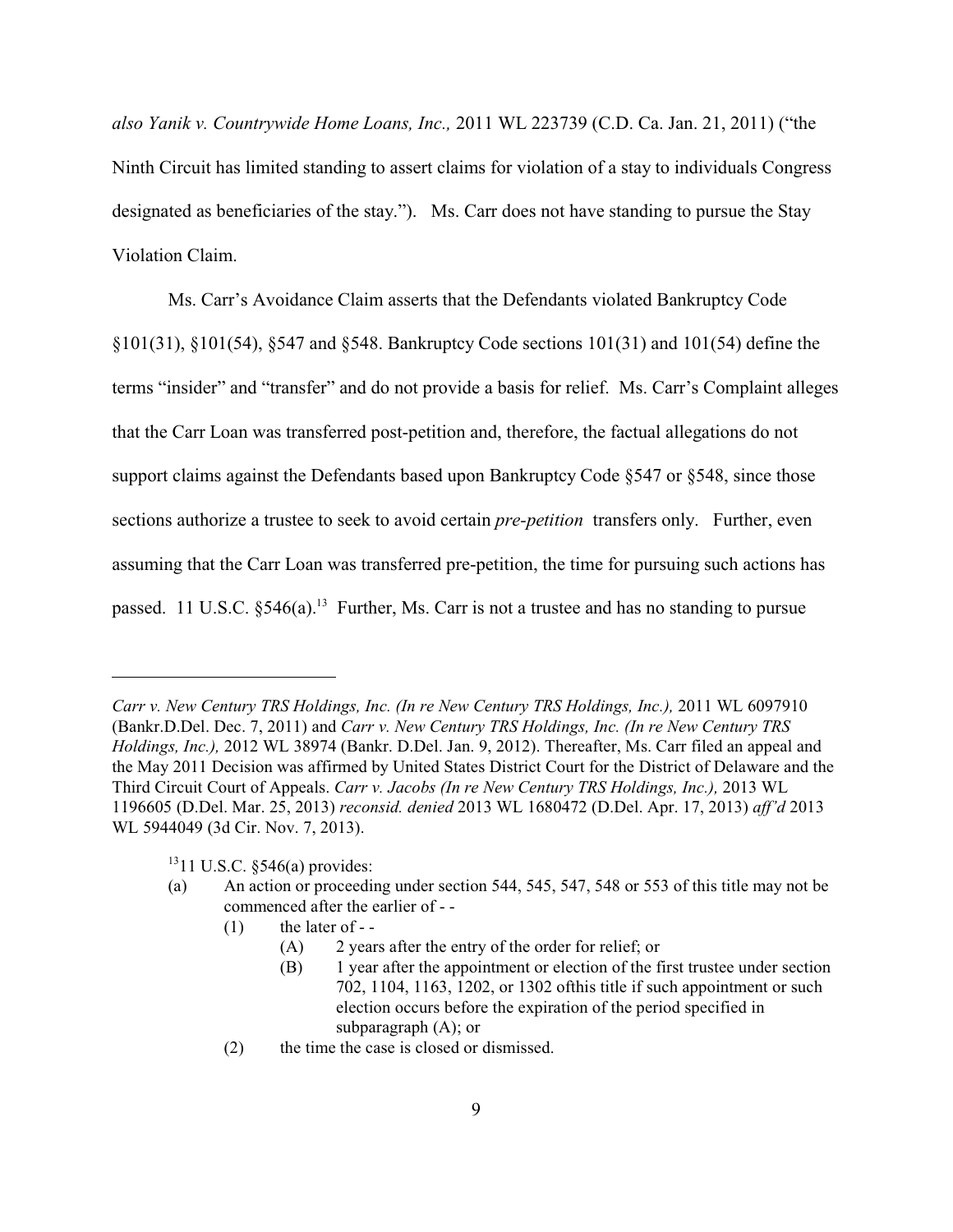claims under either §547 or §548, and allegations in the Complaint do not support a grant of derivative standing. *Official Comm. Of Unsecured Creditors of Cybergenics Corp. v. Chinery,* 330 F.3d 548 (3d Cir. 2003). *See also In re Yes! Entertainment Corp*., 316 B.R. 141, 145

(D.Del. 2004) (Generally, derivative standing requires (1) a colorable claim; (2) that the trustee unjustifiably refused to pursue the claim, and (3) permission of the bankruptcy court to initiate the action); *In re Redden*, 2013 WL 5436368, \*3 (Bankr.D.Del. Sept. 30, 2013) ("Without an argument that granting standing would benefit the bankruptcy estate, derivative standing is necessarily improper."). Finally, because Ms. Carr is not a creditor of the Debtors or the Liquidating Trust, she has not shown an injury that could be redressed by the avoidance of the Debtors' transfer of the Carr Loan and its return to the bankruptcy estate.

# (2) This Court does not have subject matter jurisdiction to consider the Fraud Claim or the California Claim

Whether this Court can exercise jurisdiction over the remaining Fraud Claim and California Claim depends on an analysis of the statute granting federal district courts and bankruptcy courts subject matter jurisdiction over bankruptcy matters. Federal bankruptcy jurisdiction is established in 28 U.S.C. §1334 which provides that "district courts shall have original and exclusive jurisdiction of all cases under title 11" (28 U.S.C. §1334(a)), and that "district courts shall have original but not exclusive jurisdiction of all civil proceedings arising under title 11, or arising in or related to cases under title 11" (28 U.S.C. §1334(b)). *In re Combustion Engineering, Inc.*, 391 F.3d 190, 225 (3d Cir. 2004). Further, 28 U.S.C. §157(a) permits district courts to refer most matters to the bankruptcy courts.<sup>14</sup> *Id.* "This broad

 $14$ The District Court for the District of Delaware has entered an order referring matters to the bankruptcy judges in this district. *See* Amended Standing Order of Reference (D.Del. Feb. 29, 2012).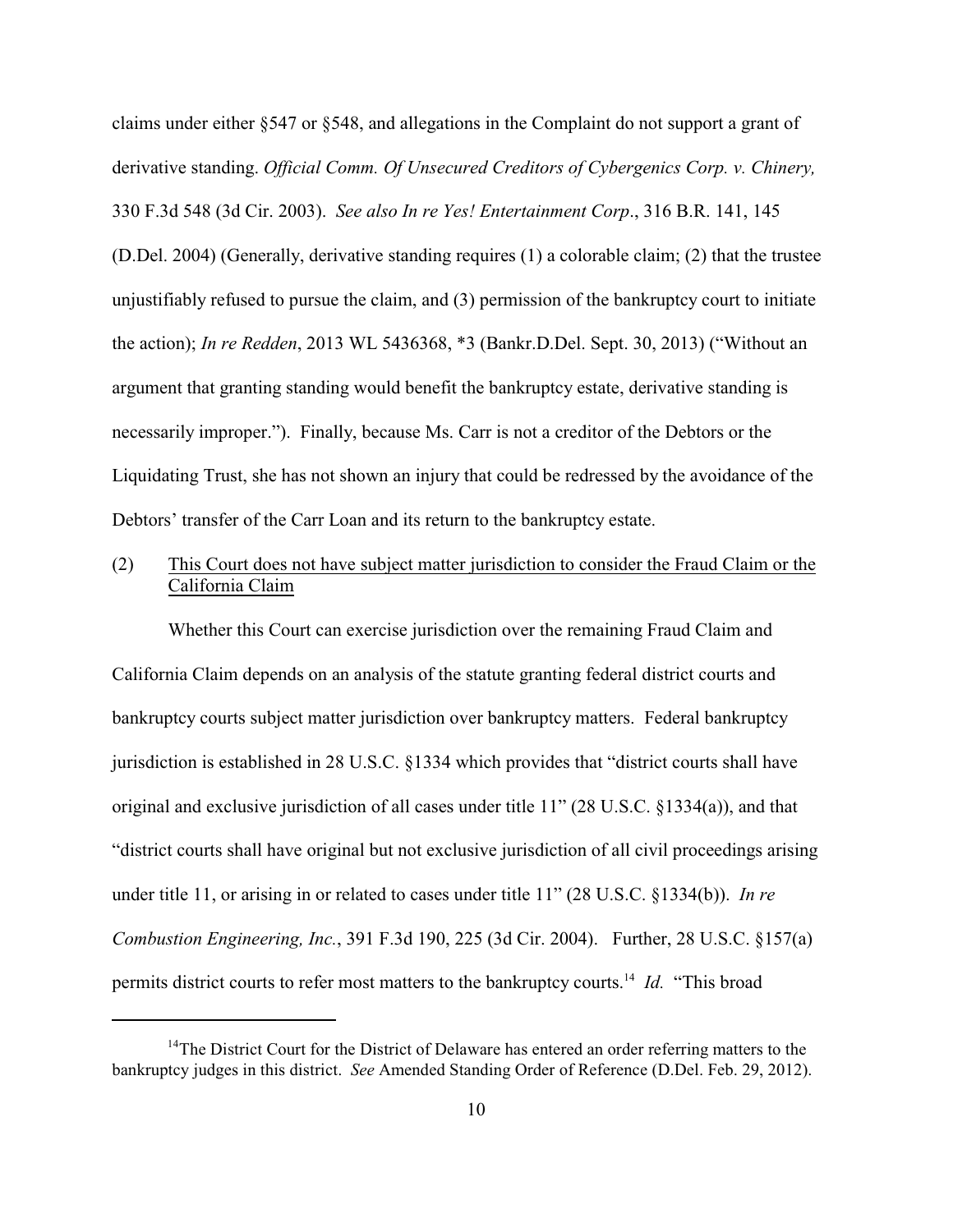jurisdictional grant allows bankruptcy courts to 'deal efficiently and expeditiously with all matters connected with the bankruptcy estate.'" *Id.* quoting *Celotex Corp. v. Edwards,* 514 U.S. 300, 308, 115 S.Ct. 1493, 131 L.Ed.2d 403 (1995).

Thus, Bankruptcy Court jurisdiction extends potentially to: (i) cases under title 11; (ii) proceedings arising under title 11; (iii) proceedings arising in a case under title 11; and (iv) proceedings related to a case under title 11.<sup>15</sup> Combustion Engineering, 391 F.3d at 225. The

The Supreme Court decision *Stern v. Marshall*, \_\_\_ U.S. \_\_\_, 131 S. Ct. 2594, 180 L.Ed.2d 475 (2011) considered a bankruptcy court's ability to enter a final, binding judgment in a narrow category of state law actions. *Liquidating Trustee v. Granite Fin. Solutions, Inc. (In re MPC Computers, LLC)*, 465 B.R. 384,388 (Bankr.D.Del. 2012). The *MPC Computers* Court explained:

<sup>&</sup>lt;sup>15</sup> Cases under title 11, proceedings arising under title 11 and proceedings arising in a case under title 11 are referred to as "core proceedings." *Combustion Engineering,* 391 F.3d at 225. Proceedings that are merely related to a case under title 11 are referred to a "non-core proceedings." *Id.* Bankruptcy judges are permitted to hear, determine and enter appropriate orders and judgments on core proceedings. 28 U.S.C. §157(a). Bankruptcy judges may hear non-core matters, but "shall submit proposed findings of fact and conclusions of law to the district court, and any final order or judgment shall be entered by the district judge after considering the bankruptcy judge's proposed findings and conclusions and after reviewing de novo those matters to which any party has timely and specifically objected." 28 U.S.C. §157(c)(1). However, a bankruptcy judge may enter appropriate orders and judgments on noncore proceedings with the consent of all parties to the proceedings. 28 U.S.C. §157(c)(2).

The narrow question that the *Stern*Court was asked to determine involved a two-part inquiry: "(1) whether the bankruptcy Court had the statutory authority under 28 U.S.C. §157(b) **to issue a final judgment** on [the debtor's] counterclaim; and (2) if so, whether conferring that authority on the Bankruptcy Court is constitutional." *Stern*, 131 S.Ct. at 2600 (emphasis added). After a lengthy analysis of 28 U.S.C. §157 and Article III of the Constitution, the Court held that "although the Bankruptcy Court had the statutory authority **to enter judgment on** [the bankrupt estate's state law counterclaim], it lacked the constitutional authority to do so." *Id.* at 2601 (emphasis added). In so holding, the Court in no way disturbed the bankruptcy court's jurisdiction to hear certain matters, which is a separate issue from the court's power to enter a final judgment."

*MPC Computers,* 465 B.R. at 388. Therefore, the *Stern* decision does not impact the subject matter jurisdiction question in this matter.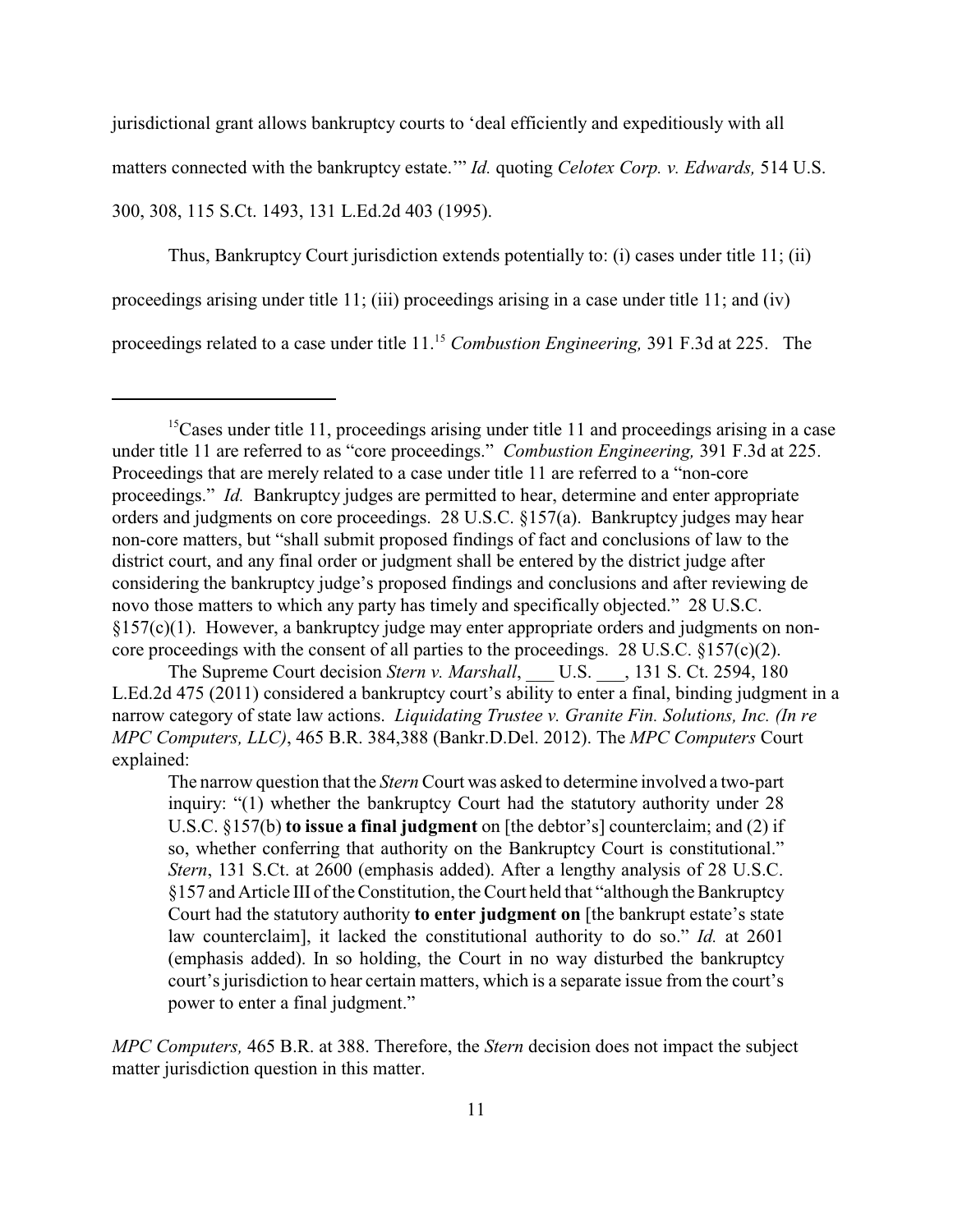first category, "cases under title 11" refers to the bankruptcy petition itself and is not applicable here. *Id.* n. 38. A claim will "arise under" title 11 if "the Bankruptcy Code creates the cause of action or provides the substantive right invoked." *Stoe v. Flaherty*, 436 F.3d 209, 217 (3d Cir. 2006) quoting *Halper v. Halper*, 164 F.3d 830, 836-37 n.7 (3d Cir. 1999). The causes of action asserted in Ms. Carr's Fraud Claim and California Claim are not created by the Bankruptcy Code. A claim will "arise in" a title 11 case if that claim, by its nature, and not the particular factual circumstance, could arise only in the context of a bankruptcy case. *Stoe*, 436 F.3d at 218 citing *Halper*, 164 F.3d at 836. Ms. Carr's claims for fraud, bad faith, abuse of process and violations of the California Homeowner Bill of Rights are not claims that arise only in the context of a bankruptcy case. There is no "arising under" or "arising in" jurisdiction to consider the Fraud Claim or the California Claim.

The remaining question is whether there is "related to" jurisdiction. Generally, a proceeding is "related to" a bankruptcy case if "the outcome of that proceeding could conceivably have any effect on the estate being administered in bankruptcy." *Stoe,* 436 F.3d at 216 quoting *Pacor, Inc. v. Higgins, 743 F.2d 984, 994 (3d Cir. 1984)*.<sup>16</sup> However, this adversary proceeding was filed post-confirmation and "related to" jurisdiction narrows post-confirmation. In *Binder v. Price Waterhouse & Co., LLP (In re Resorts Int'l, Inc.)*, 372 F.3d 154 (3d Cir. 2004), the Third Circuit decided:

<sup>&</sup>lt;sup>16</sup>While *Pacor* was overruled on other grounds by *Things Remembered, Inc. v. Petrarca*, 516 U.S. 124, 134-35 (1995)(Stevens, J. concurring), the *Pacor* test for "related to" jurisdiction was discussed favorably by the U.S. Supreme Court in *Celotex Corp. v. Edwards*, 514 U.S. 300, 308, 115 S.Ct. 1493, 1499, 131 L.Ed.2d 403 (1995), and in footnote 6 of *Celotex*, the Supreme Court noted that - as of that time - - eight other circuit courts had adopted the *Pacor* test with little or no variation. The *Stoe* Court noted that the *Pacor* "related to" test remains good law in the Third Circuit. *Stoe*, 436 F.3d at 216 citing *In re Federal-Mogul Global, Inc.*, 300 F.3d 368, 381 (3d Cir. 2002).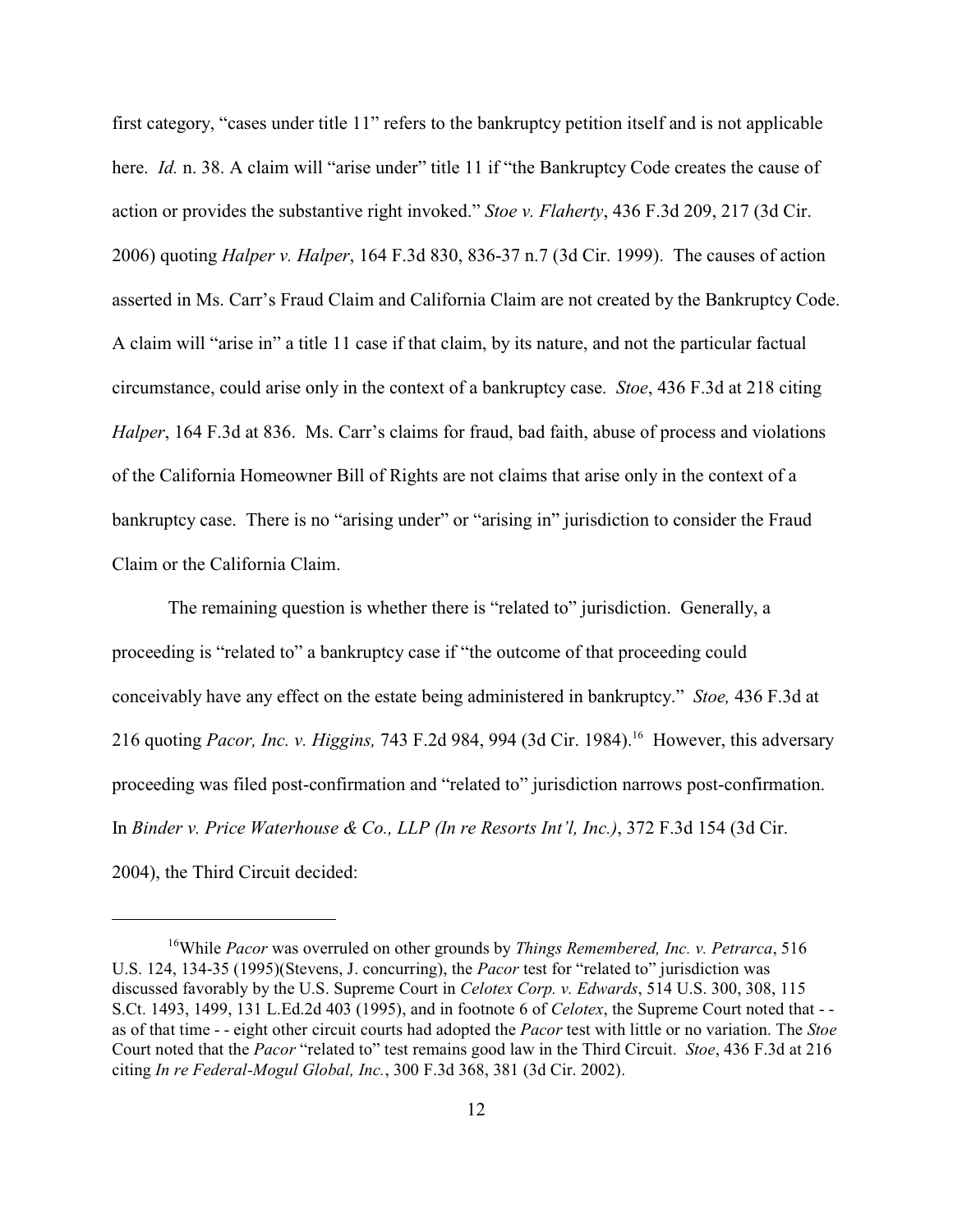[T]he jurisdiction of the non-Article III bankruptcy courts is limited after confirmation of a plan. But where there is a close nexus to the bankruptcy plan or proceeding, as when a matter affects the interpretation, implementation, consummation, execution, or administration of a confirmed plan or incorporated litigation trust agreement, retention of post-confirmation bankruptcy court jurisdiction is normally appropriate.

*Resorts*, 372 F.3d at 168-69. In *Geruschat v. Ernst Young LLP (In re Seven Fields Dev. Corp.),*

505 F.3d 2237 (3d Cir. 2007), the Third Circuit clarified that the *Resorts* "close nexus" test

applies to proceedings that are filed post-confirmation, writing:

After our present consideration of *Resorts*, we are satisfied that the "close nexus" test is applicable to "related to" jurisdiction over any claim or cause of action filed post-confirmation, regardless of when the conduct giving rise to the claim or cause of action occurred. We reach this conclusion because in *Resorts*, though we were dealing with post-confirmation rather than pre-confirmation conduct, we focused on the point of time in which the cause of action was instituted: whether it was filed in the "post-confirmation stage," *i.e.*, the "post-confirmation context." Furthermore, we did not indicate that the test should be confined to situations in which the conduct giving rise to the complaint occurred post-confirmation. Moreover, since *Resorts,* we have stated that we use the test to determine whether " 'related to' jurisdiction ... exist[s] at the post-confirmation stage," *Stoe*, 436 F.3d at 216 n. 3 (emphasis added).

*Seven Fields,* 505 F.3d at 264-65. Because this adversary proceeding was filed three and a half years after confirmation of the Modified Plan, the "close nexus" test applies to determine whether this Court has "related to" jurisdiction over the Fraud Claim or the California Claim. Ms. Carr asserts that the Defendants filed certain fraudulent documents post-petition in the state recorder of deeds office in an attempt to "steal" her real property and, further, that these actions violated the California Homeowner Bill of Rights. The issues in those claims, including whether the third-party Defendants hold a valid chain of title to the Deed of Trust or whether the thirdparty Defendants engaged in fraud or bad faith when filing documents and attempting to foreclose upon her real property, do not affect the interpretation, implementation, consummation,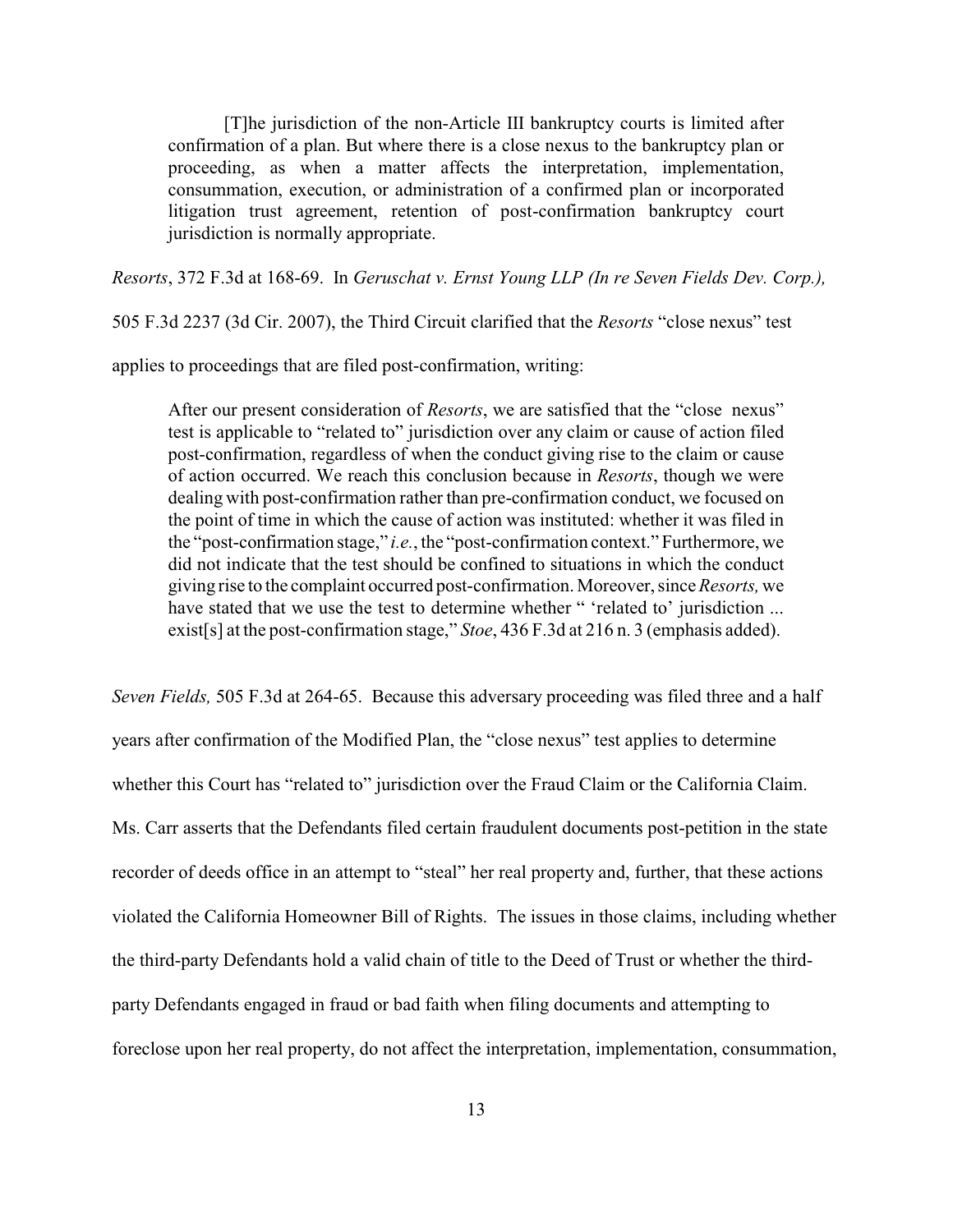execution, or administration of the Debtors' confirmed plan or the Trust Agreement.<sup>17</sup> Ms. Carr argues that the Defendants were creditors of the Debtors at the time the petition was filed (and perhaps even at the time the Defendants performed the conduct complained about), but the Defendants' status as creditors of the Debtors does not provide any basis for bankruptcy jurisdiction for disposition of Ms. Carr's claims by this Court.

Ms. Carr is a *pro se* plaintiff. I understand her position that she has suffered injuries from the Defendants' alleged conduct, but as I have previously stated - - repeatedly - - this Court is not the appropriate forum - - indeed, it does not have jurisdictional authority - - to hear and determine Ms. Carr's claims. As I explained in the First Adversary:

To the extent the Plaintiff seeks further relief regarding the validity of assignments and the enforceability of the note or deed of trust, she must address these claims in an appropriate forum with the participation of the entity or entities now claiming an interest in or ownership of the note and deed of trust. Such claims involve the rights and interests of third parties not currently before the Court, and the outcome of any dispute between or among those parties will not have any effect upon the Debtors' bankruptcy estate. Therefore, the Bankruptcy Court currently does not have jurisdiction over such disputes. *See Pacor, Inc. v. Higgins*, 743 F.2d 984, 994 (3d Cir. 1984)<sup>5</sup> ("The usual articulation of the test for determining whether a civil proceeding is related to bankruptcy is whether the outcome of that proceeding could conceivably have any effect on the estate being administered in bankruptcy. . . . An action is related to bankruptcy if the outcome could alter the debtor's rights, liabilities, options, or freedom of action (either positively or negatively) and which in any way impacts upon the handling and administration of the bankrupt estate.").<sup>6</sup> See also In re Resorts Int'l, Inc., 372 F.3d 154, 168-69 (3d Cir. 2004) (Post-confirmation, a bankruptcy court's jurisdiction is limited to matters in which "there is a close nexus to the bankruptcy plan or a proceeding, as when a matter affects the interpretation, implementation, consummation, execution, or administration of a confirmed plan or incorporated litigation trust agreement).

<sup>&</sup>lt;sup>17</sup> Even if the broader *Pacor* test is applied, this Court does not have "related to" jurisdiction over this adversary proceeding. The outcome of the Fraud Claim and the California Claim will have no conceivable effect on the Liquidating Trust. The outcome of these claims will effect only the rights of Ms. Carr, who is not a creditor of this estate, and the Defendants.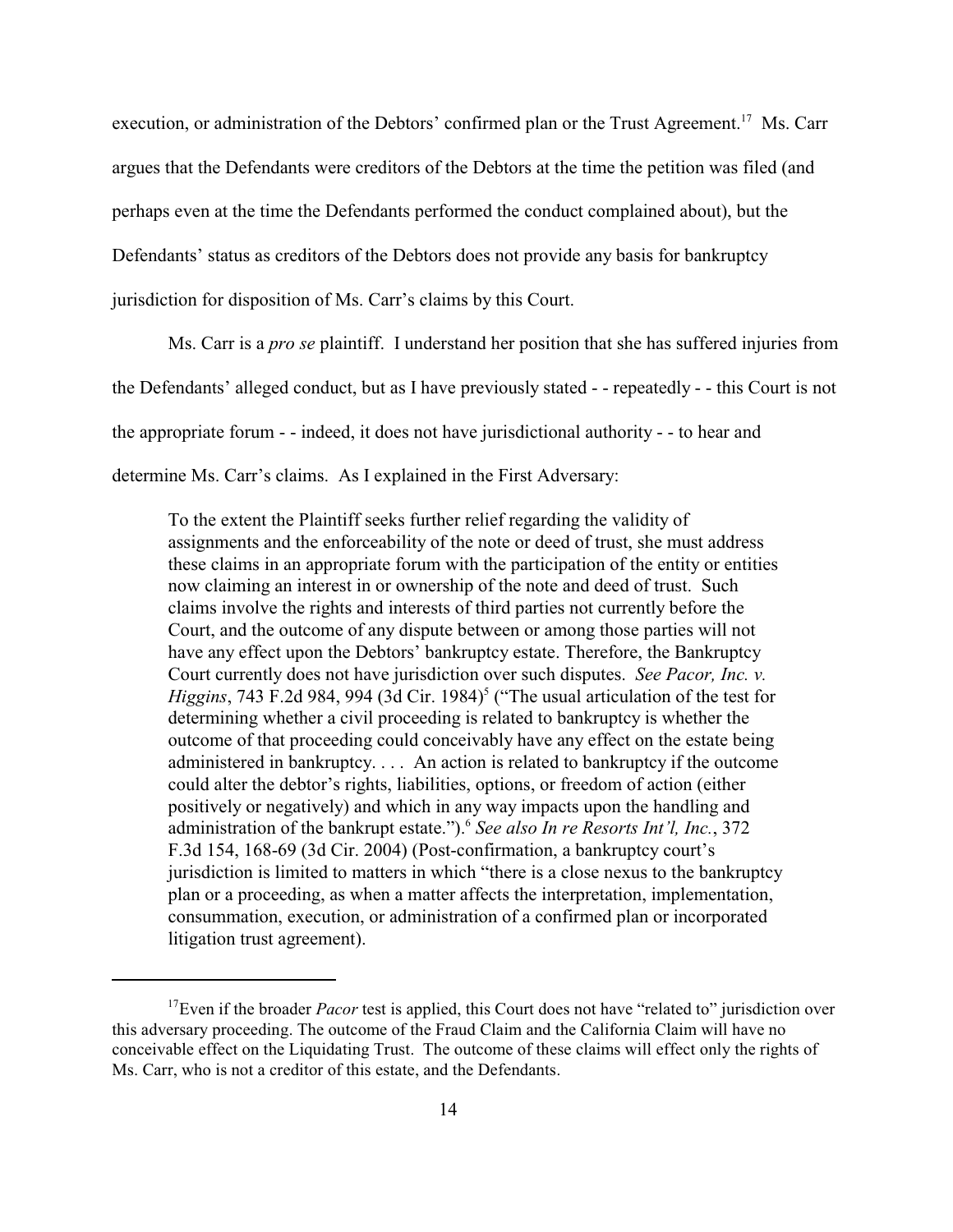[n.5 While *Pacor* was overruled on other grounds by *Things Remembered, Inc. v. Petrar*, 516 U.S. 124, 134-35 (1995) (Stevens, J. concurring), the *Pacor* test for "related to" jurisdiction was discussed favorably by the U.S. Supreme Court in *Celotex Corp. v. Edwards*, 514 U.S. 300, 308, 115 S.Ct. 1493, 1499, 131 L.Ed.2d 403 (1995), and in footnote 6 of *Celotex*, the Supreme Court noted that - - as of that time - - eight other circuit courts had adopted the *Pacor* test with little or no variation.

[n.6 Moreover, if a final judgment has been entered in state court foreclosure proceedings, the *Rooker-Feldman* doctrine prevents this Court from determining that a state court judgment was erroneously entered or taking action to render a state court judgment ineffectual. *See Edwards v. New Century Mortgage Corp. (In re New Century TRS Holdings, Inc.)*, 423 B.R. 467, 472 (Bankr.D.Del. 2010) citing *Madera v. Ameriquest Mortg. Co. (In re Madera)*, 586 F.3d 228, 232 (3d Cir. 2009). ]

*Carr,* 2011 WL 6097910, \*3; *Carr*, 2012 WL 38974, \*5.

#### **Conclusion**

Ms. Carr does not have standing to assert the Stay Violation Claim or the Avoidance

Claim. Furthermore, this Court is without jurisdiction to consider the Fraud Claim and the

California Claim. Because this Court has no jurisdiction to consider the claims, it cannot grant

the relief sought by Ms. Carr. This adversary proceeding will be dismissed. An appropriate

order follows.

BY THE COURT:

 $\overline{a}$ KEVIN J. CAREY UNITED STATES BANKRUPTCY JUDGE

Dated: February 3, 2014